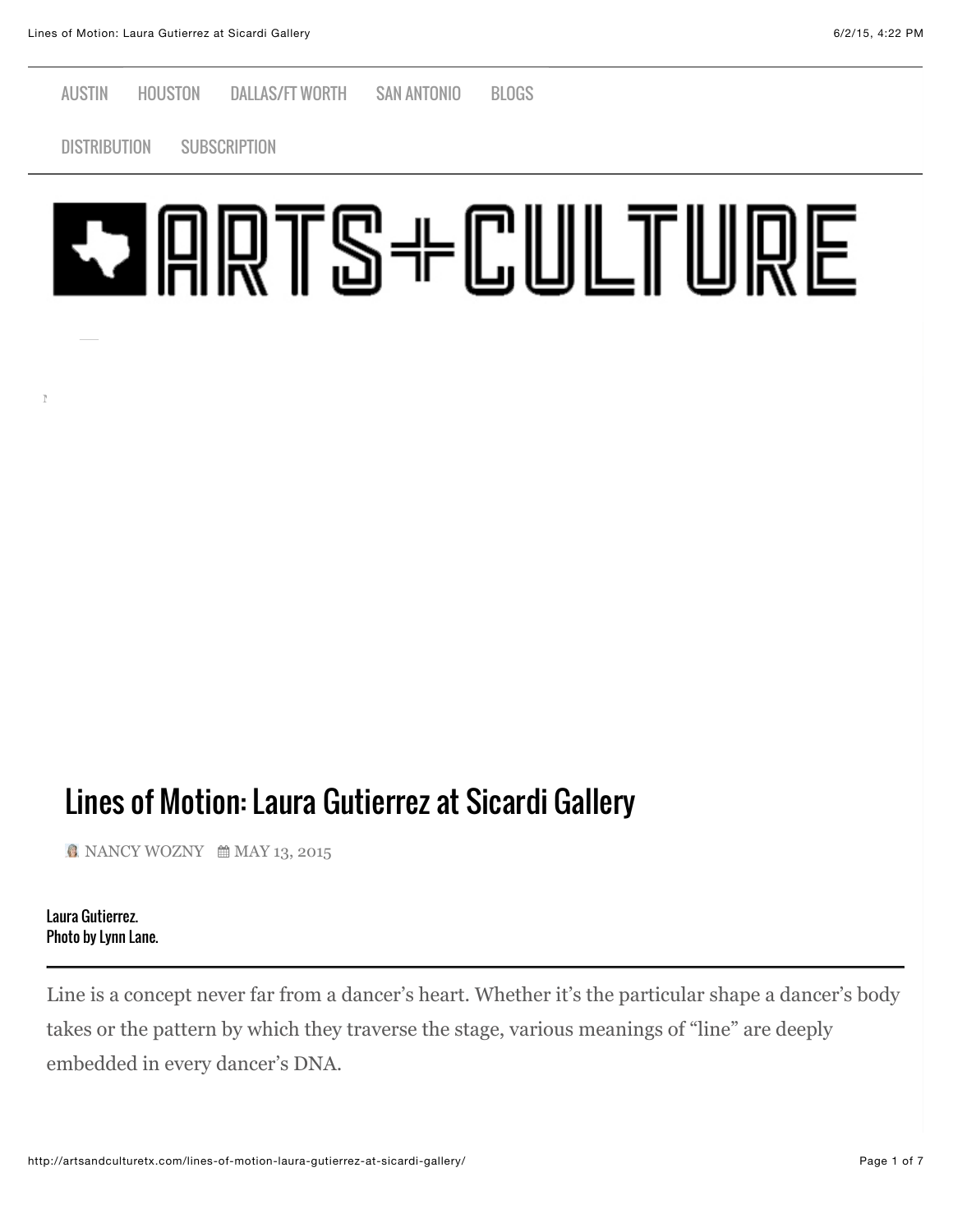Line also forms the unifying theme [behind the group exhibition at Sicardi](http://www.sicardi.com/) Gallery, *[Líneas de la mano,](http://www.sicardi.com/exhibitions/2015-05-12_lneas-de-la-mano/exhibitions-artist-works/)* featuring work by Esvin Alarcón Lam, Ricardo Alcaide, Darío Escobar, Gianfranco Foschino, Juan Fernando Herrán, Harold Mendez, Gabriel de la Mora, Ronny Quevedo, and Ana Maria Tavares. The exhibition, curated by Sicardi Director Laura Wellen, runs through July 3.



Photo by Lynn Lane.

In response to the show, Houston-based choreographer and dancer Laura Gutierrez will perform a program of new work titled *[Laura Elena Gutierrez \(1987\); 64 x 61 1/2 in.](http://ennouncement.exhibit-e.com/t/y-82CDA93B009008DF)*drawing from the themes in *Líneas de la mano* on May 26 & 27, 7pm at Sicardi Gallery.

"Many disciplines talk about line all the time," says Wellen. "It's a foundation, a starting point for understanding what is being represented or how an object is in conversation with its surroundings. Much of the dance I know and love is also about line as it connects to the motions of daily life."

For Wellen, adding a movement component made sense. She explains, "I am really interested in bringing different voices into the conversation, to think across and between disciplines. The metaphor of line is an especially rich place to start. Lines are the building blocks for different kinds of creative work: texts, architectures, landscapes, movement. And the title of



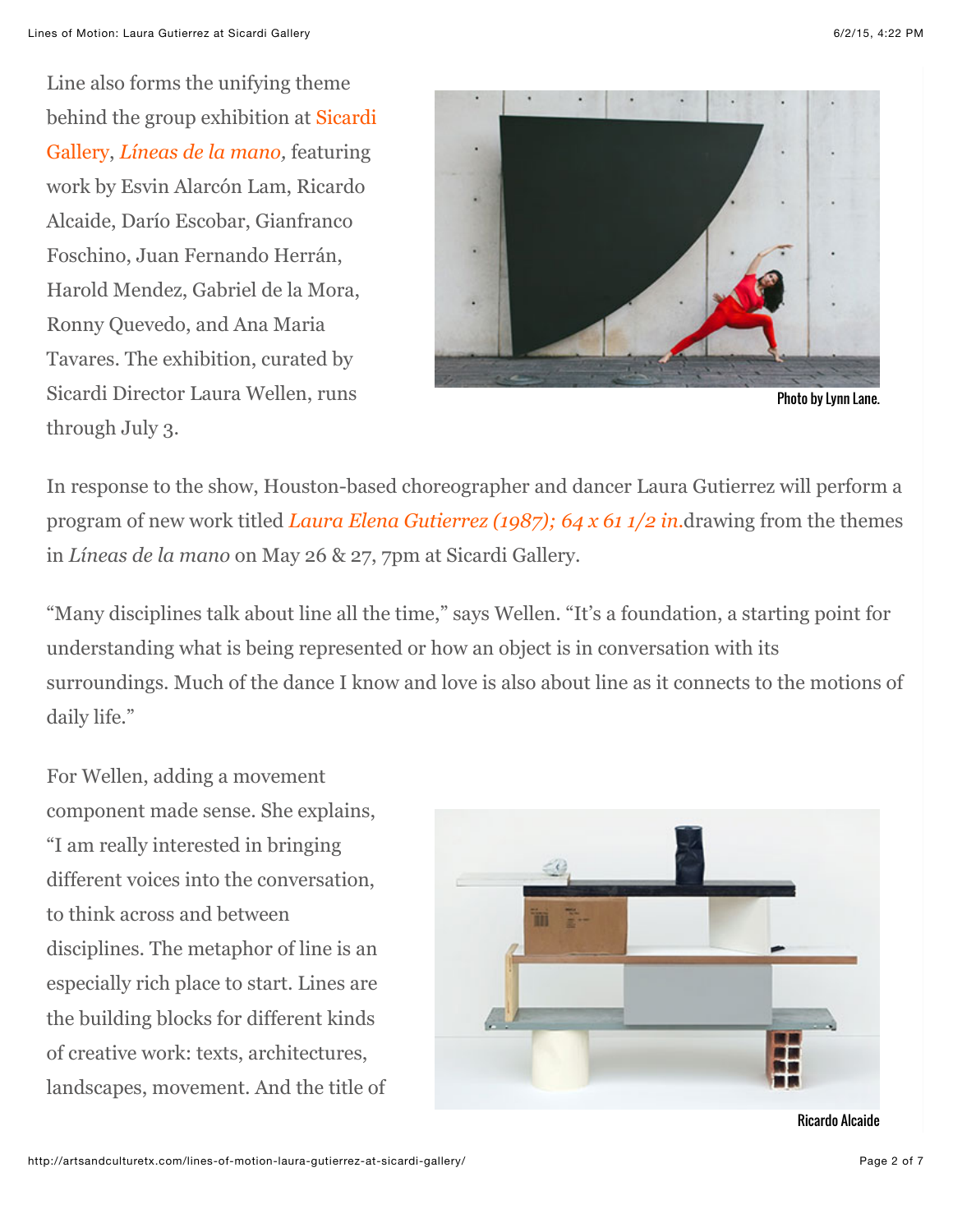the exhibition references the body: lines of the hand. It made sense to me to have physical movement in the space, with the works. It's a kind of connector between the ideas the artists are grappling with."

Settlements no9 2015 Bronze and mixed media 116 x 21 x 82 cm

Gutierrez sees line in large strokes as well. "Line is what takes dancers' bodies from being seen as body parts moving to a living full image of supernatural art," she says. "I'm really intrigued with showing audiences that the simplicity in line is powerful as it is. Choreographically, getting from point A to B is where all the fun happens for me, finding seamless transitions and literally a through line is crucial to a work."

Wellen also sees how the shared concept of line can create a seamless connection between the arts. "I was reading about geometry, and how a line is defined by the function of connecting two points, but it also starts before those points and continues past them," says Wellen. "And that, as a metaphor, is really beautiful to me. I am so eager to see how Laura is working with and representing line, with the body."

Gutierrez, named one of "25 to watch" by *Dance Magazine*, has been exploring performing in museums and galleries for some time now. She performed Joan Jonas' *Mirror Check* at Contemporary Arts Museum Houston, and in Tino Sehgal's *Instead of allowing something to rise up to your face dancing bruce and dan and other things* at the Menil Collection. Most recently, she created *[Bare](http://artsandculturetx.com/dances-in-a-gallery-people/)*, a [dance installation piece for](http://artsandculturetx.com/dances-in-a-gallery/) *Nicole*



Photo by Lynn Lane.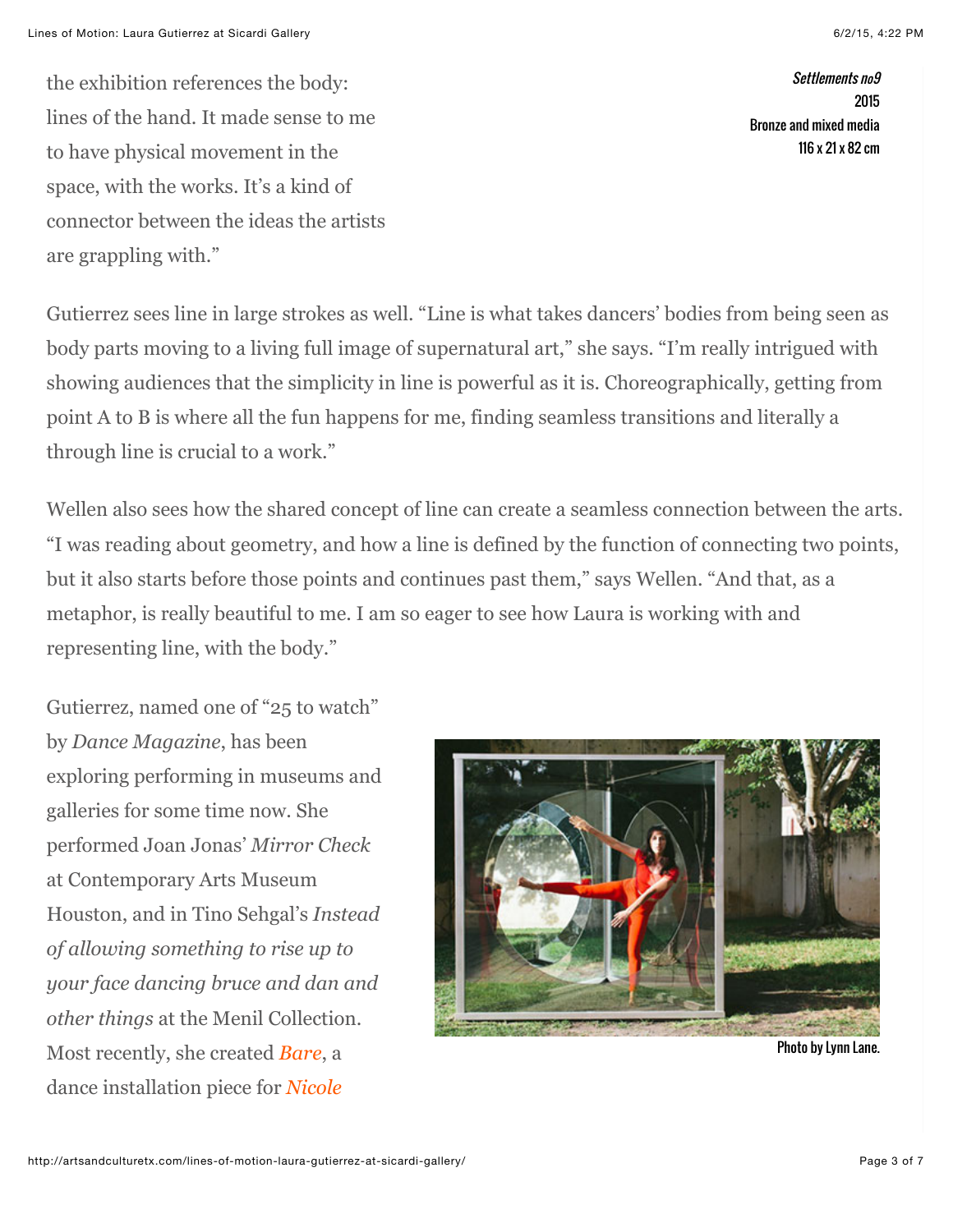*[Longnecker Gallery](http://artsandculturetx.com/dances-in-a-gallery/)* that included a riveting duet with Houston Ballet principal Connor Walsh. A frequent dancer with New York-based Jonah Bokaer, Gutierrez has also performed in museum settings in his work.

This time, she is taking her inspiration from the artists in *Líneas de la mano*. "I started off by simply being in the gallery space and just spending time witnessing the installation process, studying layouts of where the art is proposed to be hung in the space as well as studying images of each work of art that will be in the installation," explains Gutierrez.

But it might be Gutierrez's particular range of skills that best qualifies her for the Sicardi project. She moves with an exacting precision, a pristine clarity and a nuanced sense of when stillness is the best choice. Her razor sharp way of endowing space contains a potent power. The choreographer also welcomes the occasional role of being among the objects in a room. Raised in the lineage of American contemporary dance, Gutierrez represents the true millennial mover, fully able to take her post modern training and push it in her own direction. "I love challenges and a few have come up with this piece in that I will be performing alone for an extended amount of time and keeping the audience on the ride with me. I naturally lean towards expressing myself in a serious/aggressive tone, but I want to



Darío Escobar, *Juego a cinco manos (Five handed game)*, 2008. Wood, rubber, bronze, and plastic, 118 1/8 x 19 3/4 x 19 3/4 in.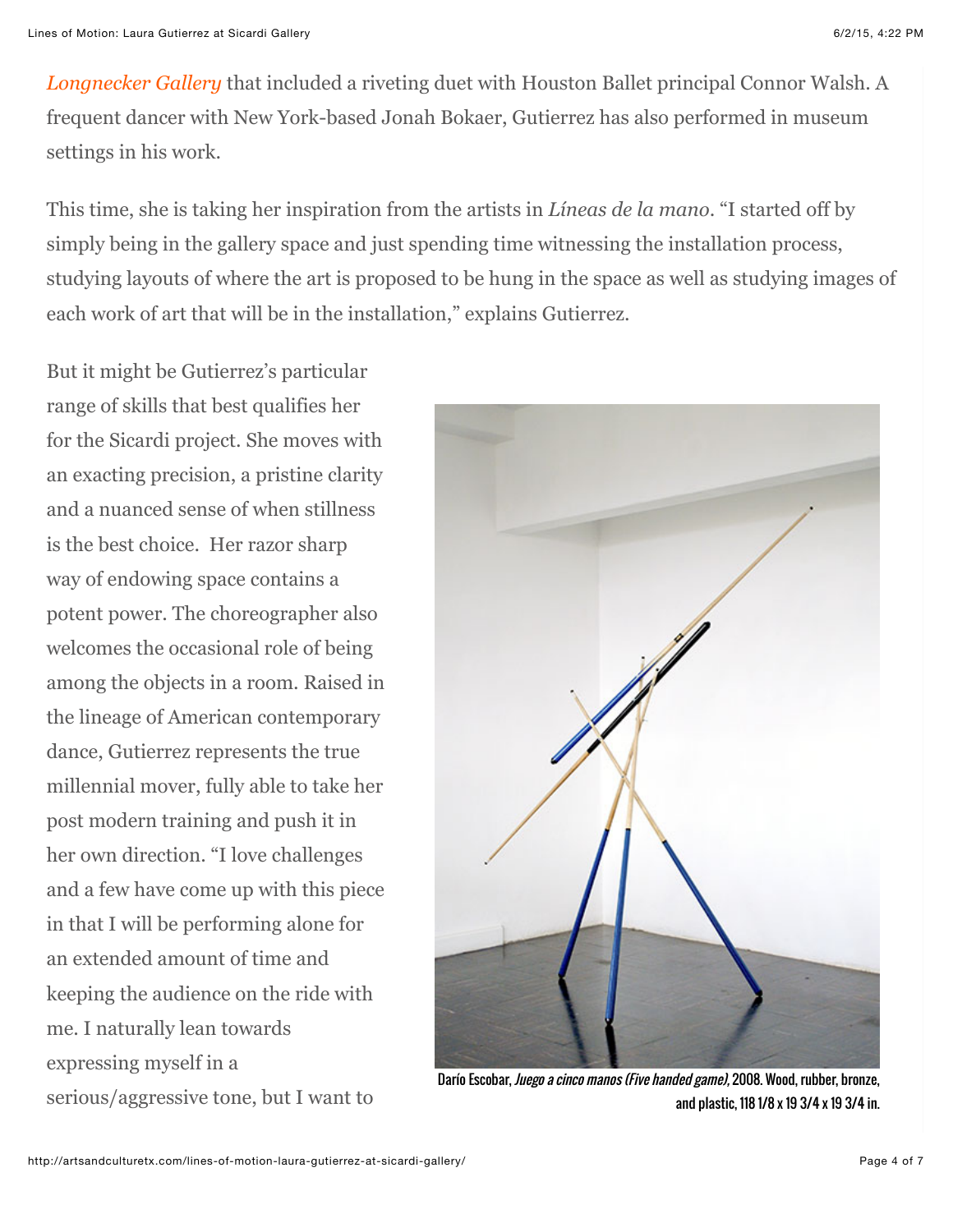explore what it's like to move more delicately and to be softer."

Although dance doesn't always directly use materials, it can evoke them qualitatively, which fits in nicely with Wellen's ideas. "Many of the artists included share an interest in unusual materials, and all of them have a relationship to line and structure," says Wellen. "They are in dialogue with the types of abstraction that we've been showing for 20 years. What makes the exhibition a bit different is that I'm thinking through how the formal qualities of line are also connected to our daily lives, to social content, to a politics of being in the world. In many of the works, there is also a re-thinking of the past, either of art historical references, or of social history. As a historian, I love the idea that line is relevant to that kind of re-thinking and re-working."

The performance gives Gutierrez a chance to do some rethinking of her own along those same lines. "I am a female Latina choreographer and dancer. In *Lineas de la Mano*, only one out of the nine artists is a woman and Sicardi Gallery showcases work solely of Latino artists. It didn't occur to me at the time I met with Laura Wellen, but I do fit into the very small pools of both of these molds being a female artist and Latina. For a while, I've battled with identifying with my Tejano/Mexican roots. I've never fully addressed that for myself, so this work is allowing me to skim the surface of that huge topic."

Sicardi Gallery has hosted performance events in the past, including several events with [Aperio.](http://www.aperioamericas.org/) This marks their first dance performance event. "We get to engage with these different practices as they overlap," says Wellen. "Ideally, the project brings a new audience to the gallery, and the gallery brings a new audience to Laura's work. The arts don't exist in a vacuum; it feels really